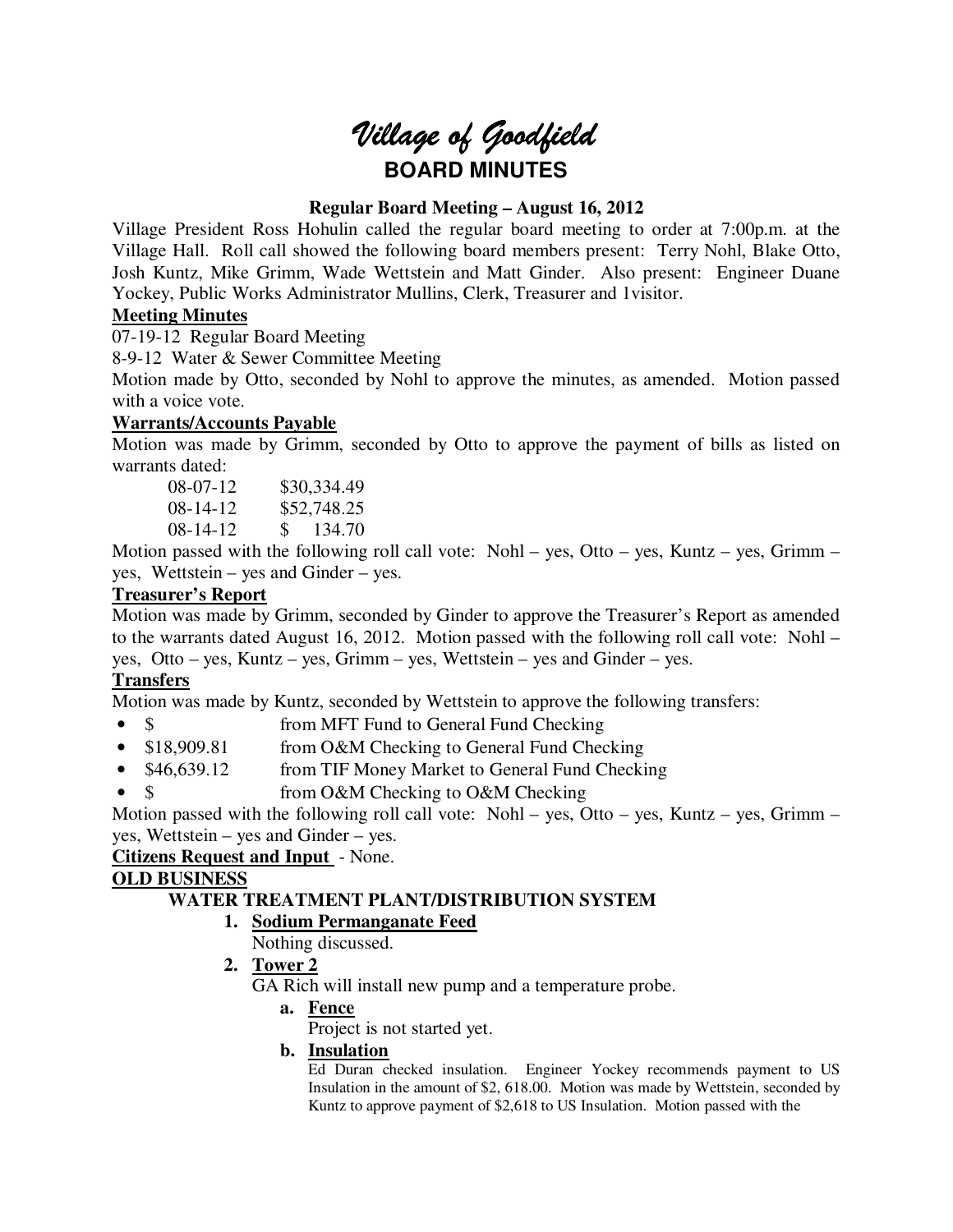following roll call vote: Nohl – yes, Otto – yes, Kuntz – yes, Grimm – yes, Wettstein – yes and Ginder – yes.

**c. Remote Chlorinator** 

Nothing discussed.

## **3. Tower 1**

Engineer Yockey would like to send information to Hanflan, Jet, Geo Young, Phoenix to get quotes on taking out insulation, painting riser pipe and repairing holes. Motion was made by Grimm, seconded by Wettstein to authorize Engineer Yockey to send out bid specs. Motion passed with the following roll call vote: Nohl – yes, Otto – yes, Kuntz – yes, Grimm – yes, Wettstein – yes and Ginder – yes.

# **SEWER TREATMENT PLANT/DISTRIBUTION SYSTEM**

# **1. Rock Filter Installation**

The effluent was tested on rock filter and ammonia was 0.48. We have not received a final pay request on this project.

# **2. STP Expansions**

Surrender Tanden, EPA, is waiting on calcs.

**3. Trunk Sewer Improvements & Clearing Brush**  Nothing discussed.

There has been chlorine in distribution at Timberline - no recommendation yet. Need to complete tower #2 and changes to chlorinating equipment.

## **Payment of outstanding invoices upon request of Village Engineer**

Nothing discussed.

## **Executive Session – 2(c-11) under the Open Meetings Act to discuss pending litigation**

No Executive Session.

#### **Board of Appeals**

Nothing discussed.

#### **CNH**

Nothing discussed.

## **Goodfield Business Park**

We have received the Amended Preliminary Plat. Engineer Yockey and Planning/Zoning Chairman Wes Hohulin will review plat. There will be a Planning/Zoning meeting soon.

# **Norfolk & Southern Railroad**

Railroad Track Repair

Railroad Crossing permit application is ready. There will be a \$750 application fee. Motion was made by Nohl, seconded by Kuntz to authorize \$750 application fee and to send a letter detailing what equipment is crossing tracks and how many times. Motion passed with the following roll call vote: Nohl – yes, Otto – yes, Kuntz – yes, Grimm – yes, Wettstein – yes and Ginder - yes.

## **IDOT Traffic Detour for Railroad Track Repair**

Nothing discussed.

## **Vermeer/Road Work**

Nothing discussed.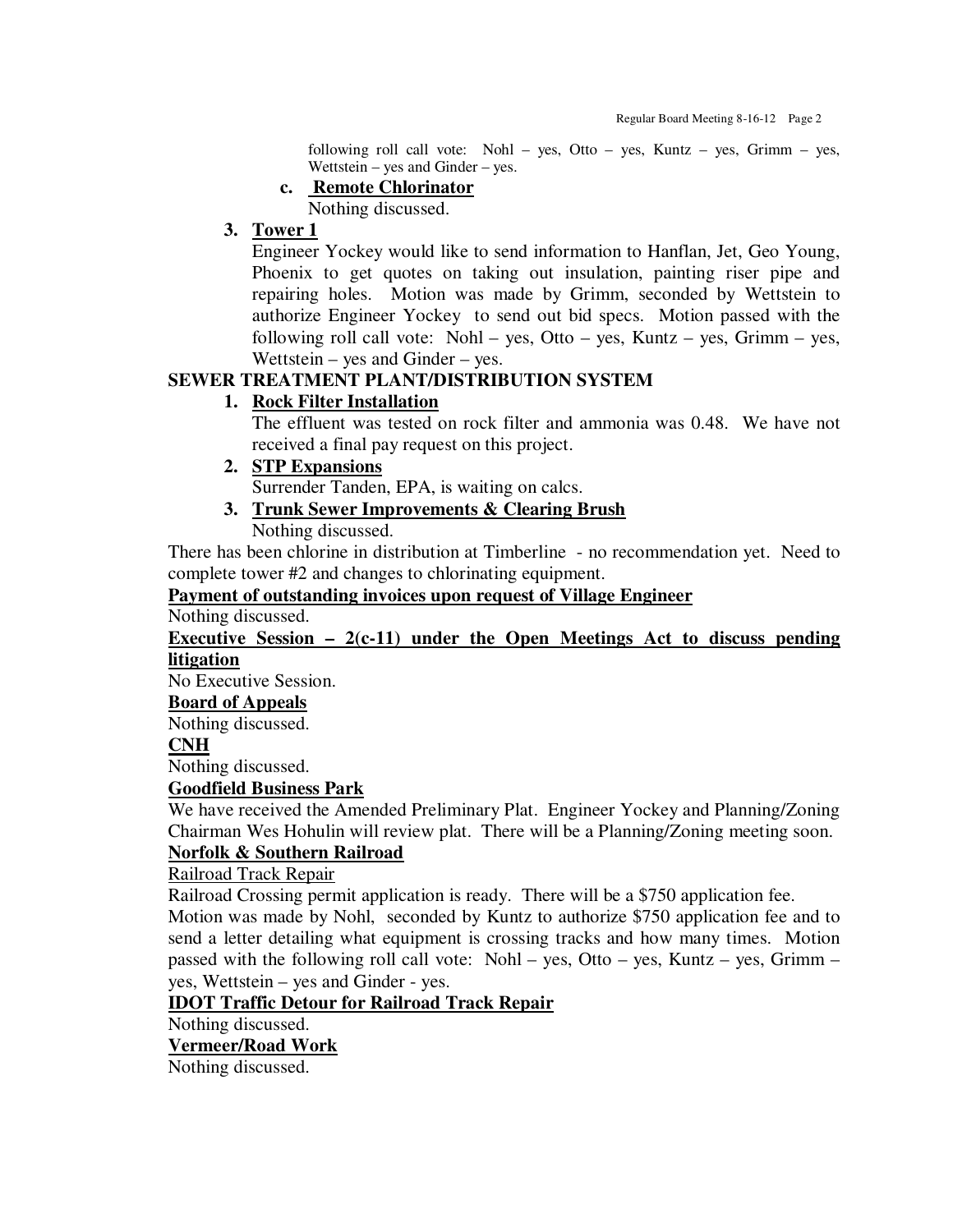#### **IL Capital Plan Grant**

The grant application has been sent in.

**Chip Energy** 

Nothing discussed.

# **Development of Goodfield Crossing**

Nothing discussed.

**NEW BUSINESS** 

## **PTO Golf Outing Donation for Goodfield Grade School**

Consensus of the Board was that tax monies should not be spent for donations.

#### **First Midstate – David Pistorius**

Nothing discussed.

# **Property South of Glen's Standard**

Public Works Administrator asked if sewer hook-up is available. The property could be serviced by gravity or grinder pump. Engineer Yockey will do some checking on what would be required by the EPA.

#### **10 Acres South of Deer Lakes II**

Nothing discussed. Take off agenda.

## **Audit Report**

Motion was made by Nohl, seconded by Wettstein to approve the Audit Report as presented. Motion passed with the following roll call vote: Nohl – yes Otto – yes, Kuntz – yes, Grimm – yes, Wettstein – yes and Ginder yes.

#### **Josh Harms – State Representative**

State Representative Josh Harms introduced himself to the Board.

## **Nicor Franchise Agreement Ordinance #12-04**

Motion was made by Otto, seconded by Ginder to approve Ordinance #12-04 Franchise Agreement with Nicor Gas. Motion passed with the following roll call vote: Nohl – yes, Otto – yes, Kuntz – yes, Grimm – yes, Wettstein – yes and Ginder - yes.

#### **Water & Sewer Rates**

Water & Sewer Committee Chairman Wade Wettstein discussed possible alternatives for water and sewer rates as discussed in the Water & Sewer committee minutes. Water rates have not been changed since 1998.

## **Culvert Extension Request 130 & 132 Grimm Road**

Tabled.

## **Secondary Water Meter Request 414 Belaire Ct.**

Consensus of the Board was to approve the secondary Water Meter Request.

#### **Secondary Water Meter Request 203 Oak Valley Drive**

Consensus of the Board was to approve the secondary Water Meter Request.

## **Baynard Subdivision**

Planning/Zoning Chairman Wes Hohulin signed off on this 2 lot subdivision.

#### **Schedule Committee Meetings**

Planning/Zoning Committee Meeting will be set for the last week in August to review the Amended Preliminary Plat for Goodfield Business Park.

Water & Sewer Committee Meeting is scheduled for September 4, 2012 at 7:00p.m. to discuss water and sewer rates.